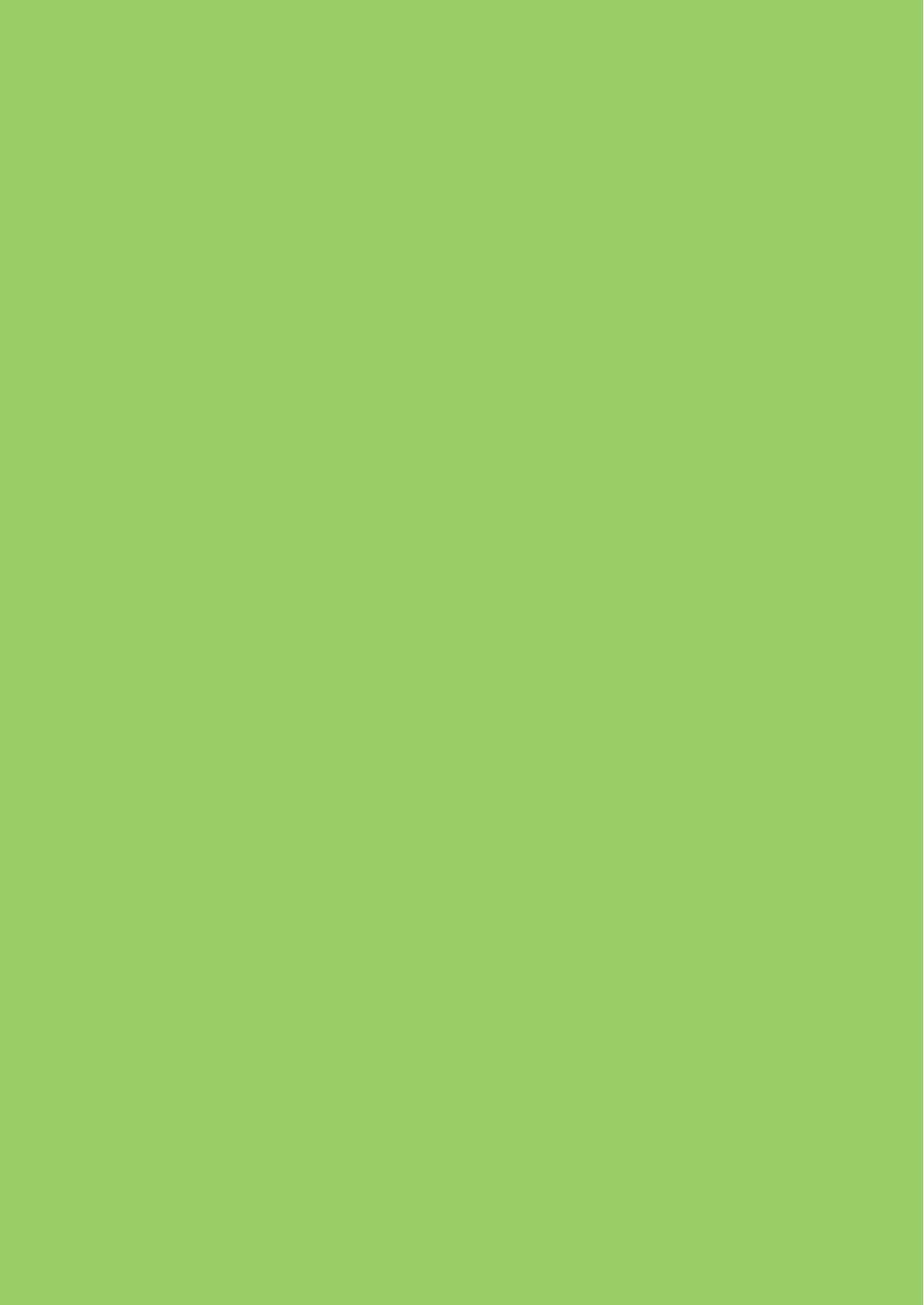

**Joint Foreword by Ossie Kilkenny, Chairman of Irish Sports Council and Professor Eric Saunders, Chairman of Sports Council for Northern Ireland** 

**Introduction by Dr. Breda McLeavey, Chairperson, Code of Ethics and Good Practice Committee** 

### **Members of the Original Committee**

**Glossary**

### **Acknowledgements**

### **1 PRINCIPLES**

| 1.1 | Importance of Childhood             | p <sub>9</sub>  |
|-----|-------------------------------------|-----------------|
| 1.2 | Needs of the Child                  | p <sub>9</sub>  |
| 1.3 | Integrity in Relationships          | p <sub>9</sub>  |
| 1.4 | <b>Fair Play</b>                    | p <sub>9</sub>  |
| 1.5 | <b>Quality Atmosphere and Ethos</b> | <b>p10</b>      |
| 1.6 | Competition                         | p <sub>10</sub> |
| 1.7 | Equality                            | <b>p10</b>      |
| 1.8 | Legislative Basis                   | p <sub>10</sub> |
|     |                                     |                 |

*Contents*

### **2 PEOPLE**

| 2.1   | Adults Involvement in Sport                                | p13             |
|-------|------------------------------------------------------------|-----------------|
| 2.2   | Adult-Child Relationships in Sport                         | p <sub>13</sub> |
| 2.3   | Child to Child Relationships                               | p <sub>14</sub> |
| 2.4   | Responsibilities of Parents/Guardians                      | p <sub>14</sub> |
| 2.5   | The Important Role of Sports Leaders                       | p <sub>14</sub> |
| 2.6   | Governing Bodies of Sport                                  | p <sub>14</sub> |
| 2.7   | <b>Sports Clubs</b>                                        | p <sub>15</sub> |
| 2.8   | Children's Officer                                         | p <sub>15</sub> |
| 2.8.1 | National Children's Officers for Governing Bodies of Sport | p16             |
| 2.8.2 | Club Children's Officers                                   | p <sub>16</sub> |
| 2.9   | <b>Designated Person</b>                                   | p <sub>18</sub> |
| 2.10  | Role of Sports Councils                                    | D2O             |

## **3 POLICY AND PROCEDURES**

| 3.1 | Constitution                                    | D23 |
|-----|-------------------------------------------------|-----|
| 3.2 | <b>Structure</b>                                | D23 |
| 3.3 | <b>Regulations</b>                              | D23 |
| 3.4 | Disciplinary, Complaints and Appeals Procedures | D23 |
| 3.5 | <b>Recruitment of Sports Leaders</b>            | D25 |
| 3.6 | <b>Education and Training</b>                   | p26 |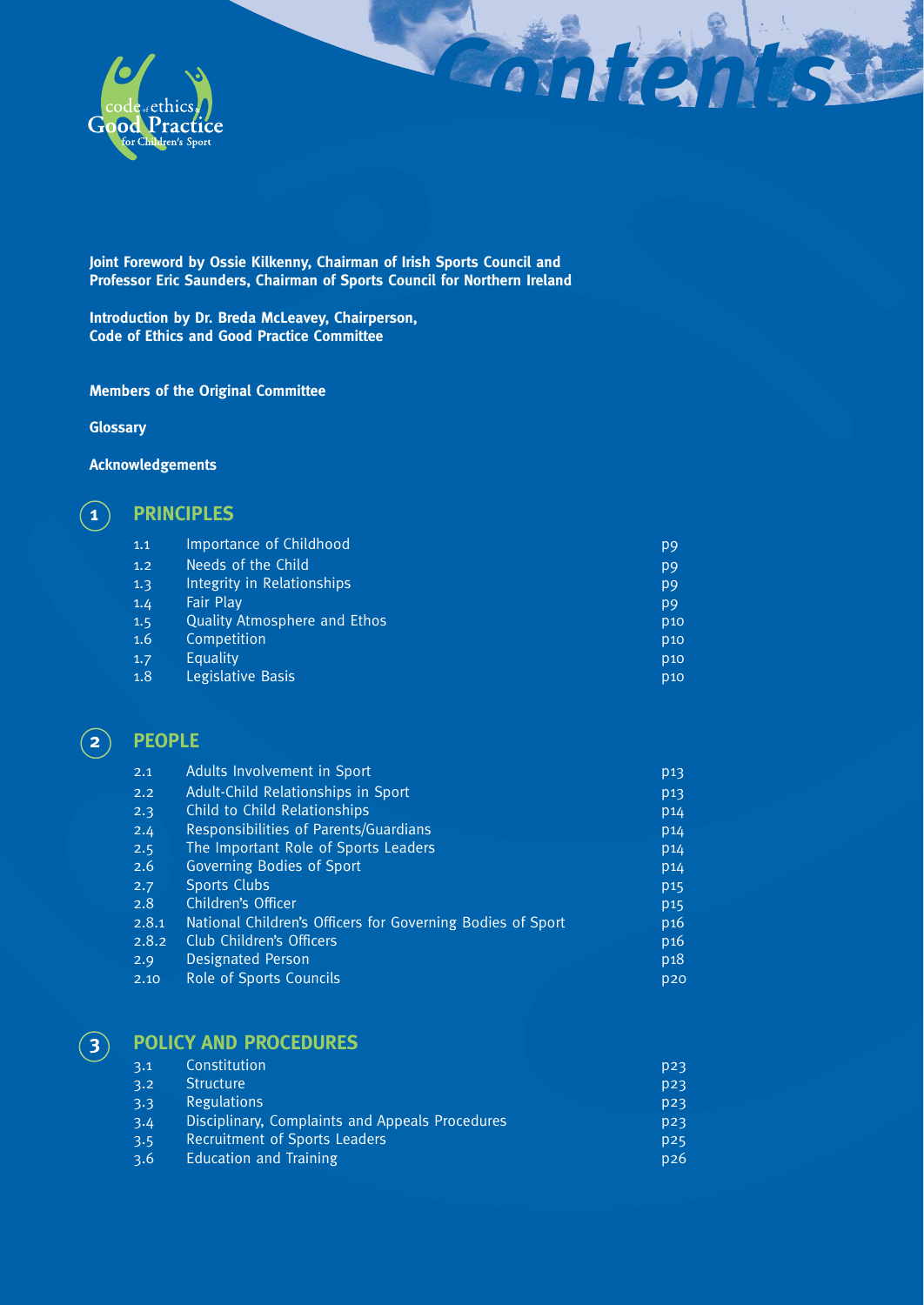

# **4 PRACTICE**

| 4.1   | <b>Guidelines for Sport Leaders</b>                         | p29        |
|-------|-------------------------------------------------------------|------------|
| 4.2   | <b>Physical Contact</b>                                     | p30        |
| 4.3   | <b>Guidelines for Parents/Guardians</b>                     | p30        |
| 4.4   | <b>Guidelines for Children</b>                              | p31        |
| 4.5   | Supervision and General Guidelines                          |            |
|       | (including transport, overnight and away trips and hosting) | p32        |
| 4.6   | Safety                                                      | <b>p34</b> |
| 4.7   | <b>Insurance Cover</b>                                      | <b>p35</b> |
| 4.8   | Registration, Dropout and Club Transfers                    | <b>p35</b> |
| 4.9   | Discipline in Children's Sport                              | <b>p35</b> |
| 4.9.1 | The Use of Sanctions                                        | <b>p35</b> |
| 4.10  | Use of Photographic and Mobile Equipment                    | P35        |

*Contents*

# **5 PROTECTION**

| 5.1               | Areas of Risk for Children in Sport                                         | p39             |
|-------------------|-----------------------------------------------------------------------------|-----------------|
| 5.2               | Substance Abuse in Sport                                                    | p39             |
| 5.3               | Psychological Stress, Burnout and Dropout of Children in Sport              | p39             |
| 5.4               | <b>Bullying</b>                                                             | p41             |
| 5.5               | <b>Child Abuse</b>                                                          | p <sub>42</sub> |
| 5.6               | Child Protection in Sport                                                   | p38             |
| 5.7               | Harm                                                                        | p <sub>42</sub> |
| 5.8               | <b>Categories of Abuse</b>                                                  | p <sub>42</sub> |
| 5.9               | <b>Signs of Abuse</b>                                                       | p44             |
| 5.10              | <b>Grounds for Concern</b>                                                  | <b>p44</b>      |
| 5.11              | Protections for Persons Reporting Child Abuse Act 1998 (IRL)                | <b>p44</b>      |
| 5.12              | Recognising and Responding to Suspected or Actual Child Abuse               | p <sub>45</sub> |
| 5.13              | <b>Informal Consultation</b>                                                | p <sub>47</sub> |
| 5.14              | Sources of Abuse                                                            | p <sub>47</sub> |
| 5.15              | Children who may be Especially Vulnerable to Abuse                          | p <sub>47</sub> |
| 5.16              | Peer Abuse                                                                  | p <sub>47</sub> |
| 5.17              | Allegation of Abuse Against Sports Leaders                                  | p <sub>47</sub> |
| 5.18              | Confidentiality                                                             | p <sub>48</sub> |
| 5.19              | Dealing with Anonymous Complaints                                           | p <sub>49</sub> |
| 5.20              | Rumours                                                                     | p <sub>49</sub> |
| 5.21              | Disclosing Information to Others                                            | <b>p50</b>      |
| <b>APPENDIX 1</b> | Sample Policy Statement for Sports Clubs/Organisations                      | <b>p53</b>      |
| <b>APPENDIX 2</b> | Sample Application Form for Potential Sports Leaders                        | <b>p54</b>      |
| <b>APPENDIX 3</b> | <b>Confidential Reference Form</b>                                          | <b>p55</b>      |
| <b>APPENDIX 4</b> | Protection of Children (NI) Service                                         | p <sub>56</sub> |
| <b>APPENDIX 5</b> | <b>Disclosure of Criminal Convictions</b>                                   | <b>p57</b>      |
| <b>APPENDIX 6</b> | Sample Standard Reporting Form                                              | p <sub>58</sub> |
| <b>APPENDIX 7</b> | References and Source Material                                              | p61             |
| <b>APPENDIX 8</b> | <b>Useful Contacts</b>                                                      | p62             |
| <b>APPENDIX 9</b> | Sample Application Form for new Junior members                              | p64             |
|                   | <b>APPENDIX 10</b> Information form for existing Sports Leaders             | p65             |
|                   | <b>APPENDIX 11</b> Suspected Abuse Flowchart - outside the organisation     | p66             |
|                   | <b>APPENDIX 12</b> Suspected Abuse Flowchart - internal to the organisation | p67             |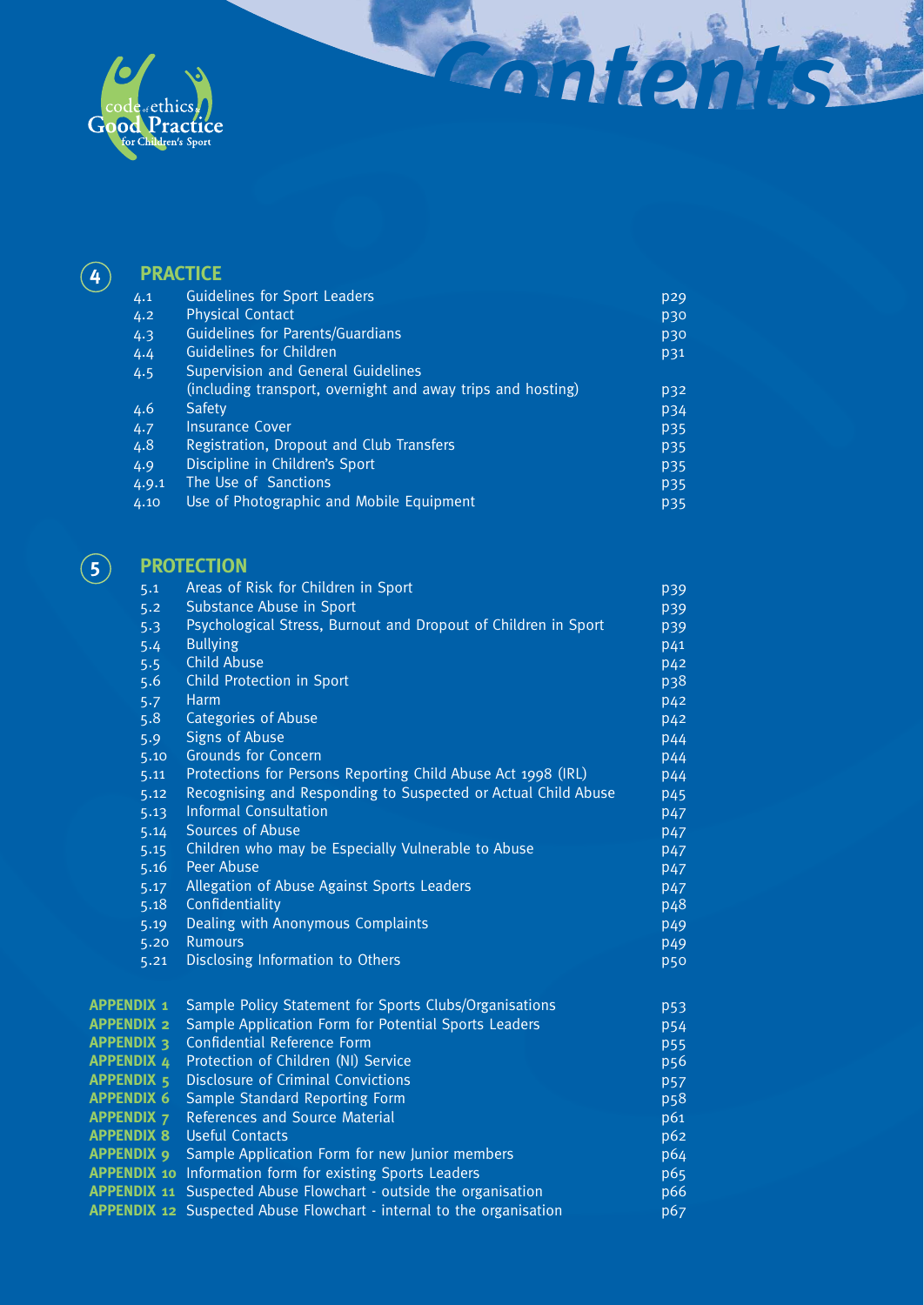

### FOREWORD

The Irish Sports Council and the Sports Council for Northern Ireland published a joint Code of Ethics and Good Practice for Children's Sport in 2000. This major joint publication recognised the commitment of both Councils to ensure that young people are safeguarded in their participation in sport in the island of Ireland.

The Code has been adopted and implemented by governing bodies of sports, clubs, local sports partnerships and community/voluntary groups on an on-going basis since 2000. It has been encouraging to see the common sense approach to the adoption of the code at grass roots level, which has resulted in protection for young people and leaders.

If young people are to stay involved in sport throughout their adult life, they need to be equipped with the fundamentals to remain involved with sport and physical activity. Equally we need to ensure that their early experiences are positive and enjoyable, irrespective of their ability, gender, social class, race, etc. It is encouraging to see adults, both volunteers and professionals, contribute to these positive experiences by acting as role models in all dealings with young people. In particular the work of Children's Officers at club and national level is instrumental in implementing the Code. We need to build on this valuable work to ensure that all young people see sport and physical activity as an important and valuable aspect of their lives that they will sustain throughout their adulthood.

The review of the Code in 2005 ensures that the policies and procedures that we implement at all levels in sport are up-to-date and in line with relevant documents, current best practice and legislation throughout the island of Ireland. We thank the committee for its work throughout 2005 and we hope that this will help all sporting organisations to protect and maintain the welfare of all young people through sport.

**Chairman Chairman**

**Mr Ossie Kilkenny Professor Eric Saunders Irish Sports Council Sports Council for Northern Ireland**

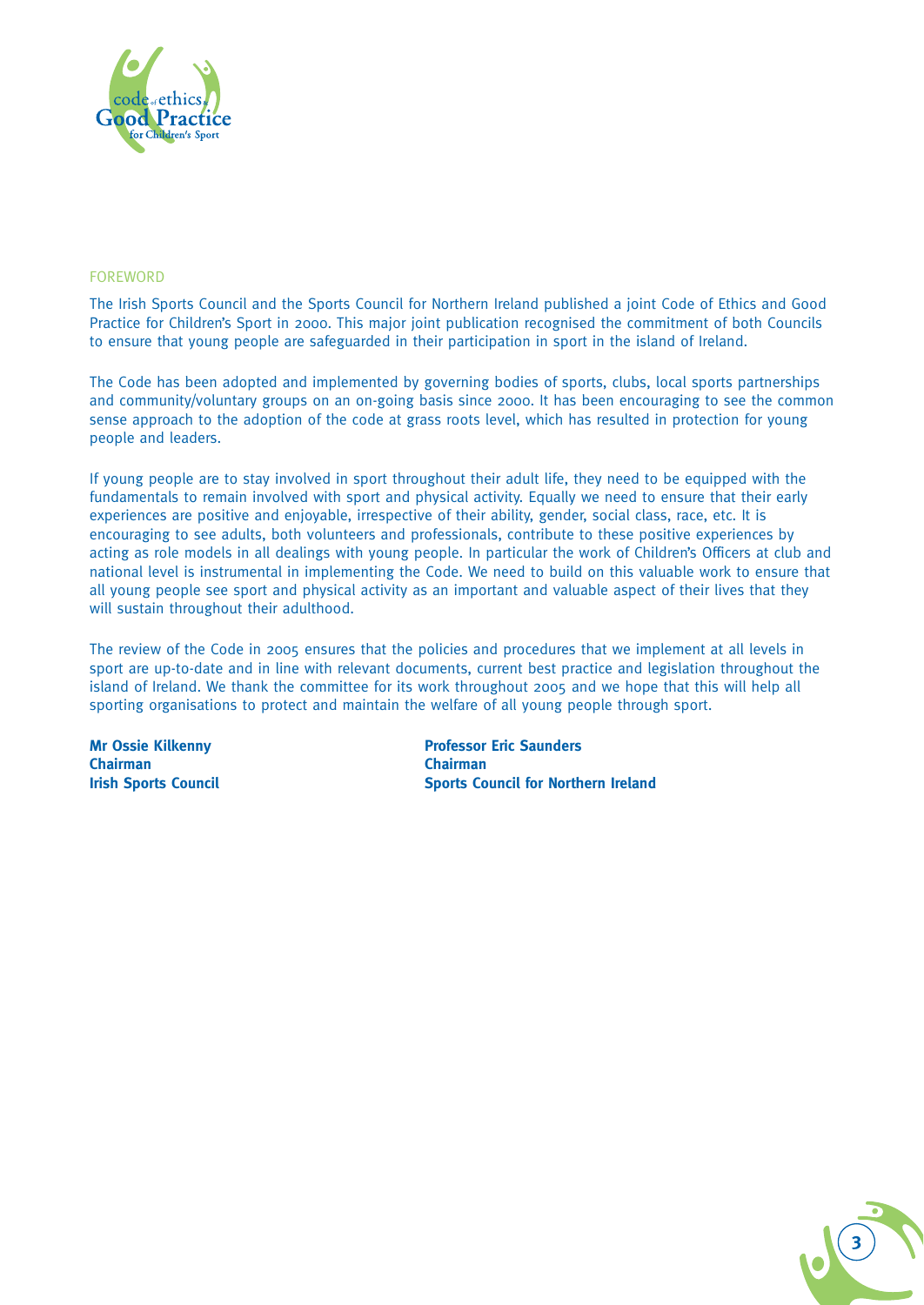#### **INTRODUCTION**

The *Code of Ethics and Good Practice for Children's Sport* is for the benefit of everyone involved in children's sport - children, parents/guardians and Sports Leaders etc. By following the principles, policy and practice guidelines contained in the Code, adult sport leaders are playing their part in providing an enjoyable and safe environment in which children can learn and thrive.

As citizens, adults have a responsibility to protect children from harm and to abide by government guidelines in responding to and reporting child protection concerns. This responsibility exists wherever such concerns might arise, whether inside or outside sport. Guidelines contained in the *Code of Ethics and Good Practice for Children's Sport* took account of the UN Convention on the Rights of the Child and are in accordance with government guidelines in the documents *Children First: National Guidelines for the Protection and Welfare of Children* (R.O.I.) *and Our Duty to Care* (N.I.). The guidelines contained in the Code are complimentary to, and do not substitute for the government guidelines, which should be available within sports clubs/organisations.

The *Code of Ethics and Good Practice for Children's Sport* is built upon a number of core principles relating to the importance of childhood, the needs of the child, integrity and fair play, and relationships and safety in children's sport. It addresses issues relating to the roles and responsibilities of all involved in children's sport, and underpins the importance of policies and procedures in providing quality leadership for children in sport. It outlines principles of good practice and child protection policy and procedures.

The full application of the *Code of Ethics and Good Practice for Children's Sport* by everyone in sport will help to ensure the promotion of happy, healthy and successful experiences for children and their Sports Leaders.

**Dr Breda McLeavey** Committee Chairperson **Code of Ethics and Good Practice for Children's Sport in Ireland**

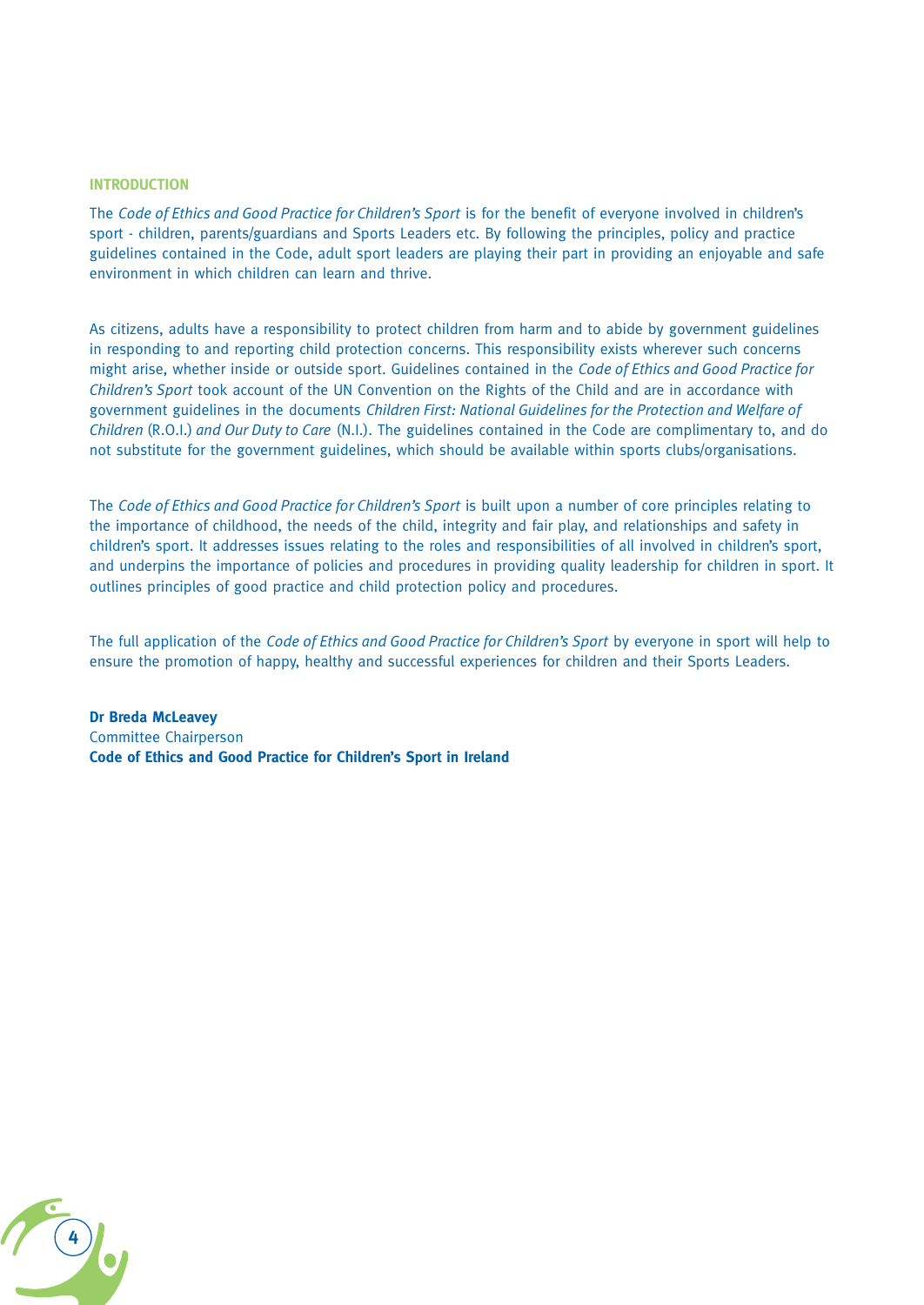

**Members of the Committee**

In 1995, the Minister for Sport and Youth Affairs at the Department of Education (IRL) appointed an expert committee to prepare a Code of Ethics and Good Practice for Children's Sport. The Code was first published in 1996.

In 1998, the Minister for Tourism, Sport and Recreation (IRL) reconvened the committee to revise the Code in line with current best practice in children's sport. The Minister appointed an additional number of members to represent the Irish Sports Council and the Sports Council for Northern Ireland in light of the decision to publish the Code on an all-island basis.

**The committee then was:**

- Dr Breda McLeavey, **Chairperson** Senior Clinical Psychologist, Health Services Executive. Lecturer, Department of Psychiatry, University College, Cork
- Mr John Treacy, Chief Executive, Irish Sports Council
- Ms Miriam McAtackney, Development Officer, Child Protection/Education, Sports Council for Northern Ireland
- Ms Nuala Curley, Fellow of the Institute of Swimming Coaches
- Michael Darmody, Physical Education Inspector, Department of Education and Science
- Dr Pat Duffy, Director, National Coaching and Training Centre
- Mr Paul Gilligan, Chief Executive, Irish Society for the Prevention of Cruelty to Children
- Ms Patricia Gosch, Parent Representative
- Dr Deirdre McIntyre, Director of Child Abuse Prevention Programme, Eastern Health Board
- Ms Gina Menzies, Former International Squash Player
- Mr Jim O'Leary, Senior Social Worker, Family Centre, St Finbarr's Hospital, Cork
- Mr Tom Potts, Member of GAA and Underage Team Mentor
- Ms Helen Raftery, Irish Sports Council
- Mr Marc Howard, Secretary
- Irish Sports Council

The Code of Ethics and Good Practice for Children's Sport was published in November 2000 by the Irish Sports Council and the Sports Council for Northern Ireland.

**In 2005** a small committee was convened to review the Code on behalf of the Sports Councils. This committee comprised of professional staff and volunteers representing the Councils, NSPCC, HSE as well as Sports Leaders, Child Protection Tutors, Children's Officers, Governing Bodies of Sport and Local Sports Partnerships. The aim of the committee was to ensure that the Code was in line with current legislation, publications, policies and practices with regard to the protection of all those working with young people.

#### **Acknowledgements**

The original committee that prepared the *Code of Ethics and Good Practice for Children's Sport* wishes to acknowledge the very helpful contribution made by the following:

The Department of Tourism, Sport and Recreation The National Coaching and Training Centre Northern Ireland Institute of Coaching The Governing Bodies of Sport The Child Care Unit, Department of Health and Children The Domestic Violence Unit, Dublin Metropolitan Area, An Garda Siochána Dr Roderick Murphy, SC The Department of Justice, Equality and Law Reform The Department of Education and Science Beauchamps Solictors, Dublin Dr Helen Buckley, Department of Social Studies, University of Dublin Mr Barry Murray, Child Care Manager, Health Services Executive Ms Dee Kelly, Northern Ireland Volunteer Development Agency Ms Liz Campbell, Department of Health and Social Services Ms Kate McKnight, M/s Conn & Fenton, Solicitors, Lisburn

The committee would also like to thank all those who contributed submissions both oral and written during the course of the work of the committee.

**5**